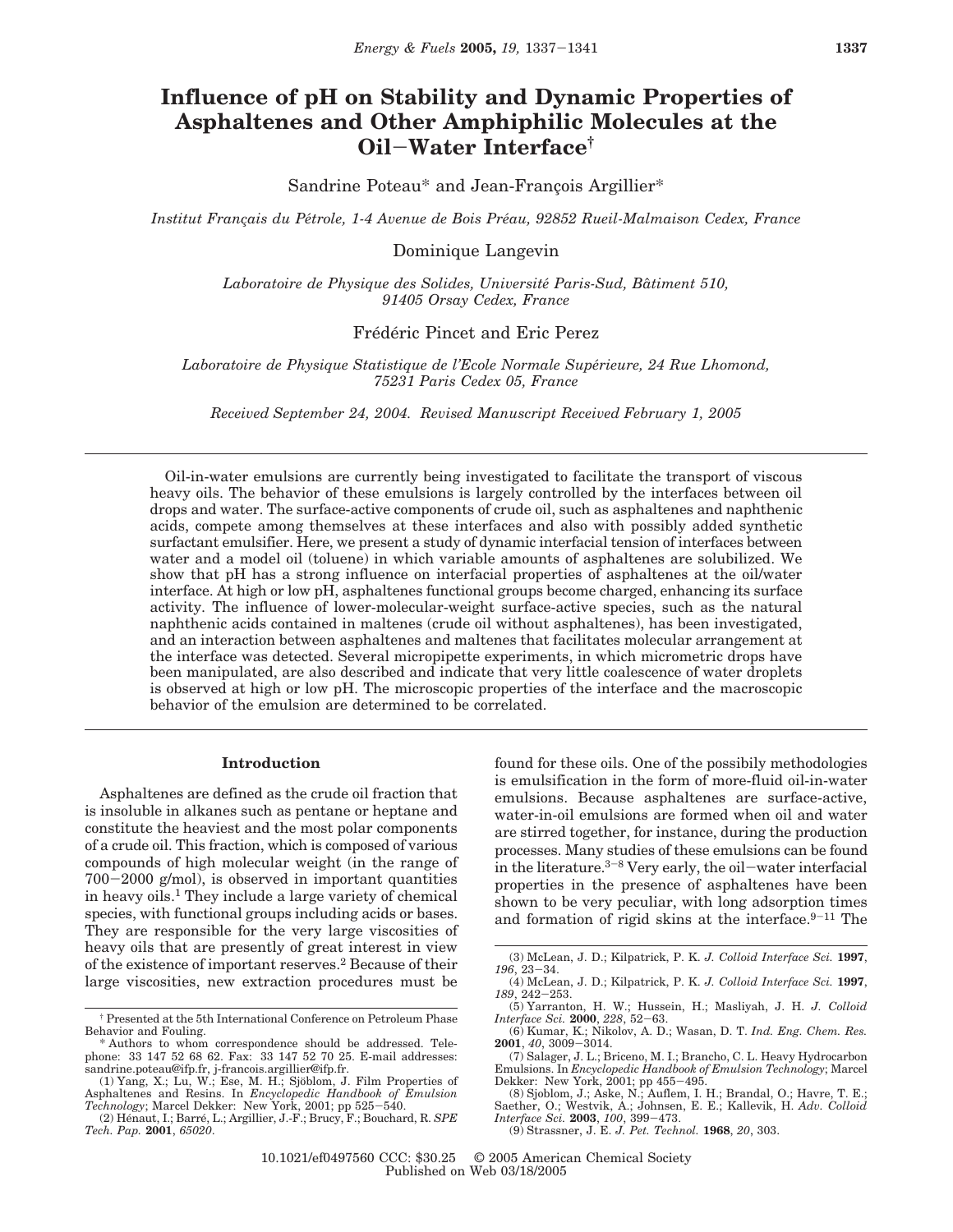**Table 1. Saturates, Aromatics, Resins, and Asphaltenes (SARA) Analysis of the Crude and Elementary Composition of the Different Fractions**

|                        |          | SARA Analysis (wt $\%$ ) | Composition of C20+ Heptane SARA Fraction $(\forall x \in \mathcal{D})$ |            |                            |       |              |
|------------------------|----------|--------------------------|-------------------------------------------------------------------------|------------|----------------------------|-------|--------------|
| component              | pentane  | heptane $C20+$           |                                                                         |            |                            |       |              |
| asphaltenes<br>resins  | 33       | 14.1<br>37.3             | 83.8<br>82.8                                                            | 7.5<br>8.9 | $_{1.3}$<br>d.L            | 2.0   | 4.8<br>4.3   |
| aromatics<br>saturates | 37<br>12 | 37.2<br>11.4             | 84.3<br>86.6                                                            | 10<br>13   | ${}^{<0.3}$<br>${}^{<0.3}$ | < 0.2 | 4.0<br>< 0.1 |

influence of pH has been studied on model emulsions with asphaltenes<sup>12</sup> or on water-crude oil emulsions.<sup>9,10,13-16</sup> There are basically two ways to obtain oilin-water emulsions: through the addition of water-soluble surfactants and/or the addition of bases to saponify amphiphilic molecules contained in the oil, making their compounds (such as naphthenic acids, asphaltenes, ...) more hydrophilic. The aim of the present study is to investigate, in more detail, the role of pH on interfacial properties of asphaltenes and asphaltene/surfactant mixtures at the oil/water interface and to study the relationship between interfacial properties and the stability of model emulsions as a function of pH.

#### **Experimental Section**

Samples were prepared from a 9° API Venezuelan heavy crude oil. Asphaltene extraction has been performed using the ASTM 863-69 standard: the crude oil was first stirred with an excess of *n*-pentane (1 g of oil and 30 mL of pentane). The precipitated fraction was filtered, dried, and ground. The remaining solution is a mixture of pentane and oil without asphaltenes; these are called maltenes. Maltenes were separated from the excess pentane using a rotovapor. The SARA (saturates, aromatics, resins, asphaltenes) analysis and elementary composition are given in Table 1.

Ultrapure-grade toluene was used as the solvent for the asphaltenes. In all experiments, NaCl (5 g/L) aqueous solutions prepared from Milli-Q distilled water (Millipore Corp.) were used to reduce the sensitivity to changes in ionic strength. The pH of the aqueous solution was adjusted to the desired value with NaOH or HCl.

Dynamic interfacial tensions and dilatational viscoelastic properties have been measured with a commercial dynamic surface tension instrument (IT Concept).<sup>17</sup> In this technique, an oil drop is formed at the end of a syringe tip in a glass cell filled with the second fluid, and the drop is imaged with a video camera. The drop shape is analyzed with a computer program that solves the Laplace equation describing mechanical equilibrium under capillary and gravity forces and allows monitoring of the interfacial tension variation with time. All experiments were performed at room temperature (25 °C) and atmospheric pressure. The drop volume can be varied sinusoidally with a low amplitude. The dilatational viscoelasticity measurements were performed with a relative volume variation of 10% and oscillation periods of 10 s.

- (10) Jones, T. J.; Neustadler, E. L.; Whittingham, K. P. *J. Can. Pet. Technol.* **<sup>1978</sup>**, 100-108. (11) Bauget, F.; Langevin, D.; Lenormand, R. *J. Colloid Interface*
- *Sci.* **<sup>2001</sup>**, *<sup>239</sup>*, 501-508.
- (12) Sheu, E. Y.; Storm, D. A.; Shields, M. B. *Fuel* **<sup>1995</sup>**, *<sup>74</sup>*, 1475- 1479.
- (13) Plegue, T. H.; Frank, S.; Fruman, D.; Zakin, J. L. *J. Colloid Interface Sci.* **<sup>1986</sup>**, *<sup>114</sup>*, 88-105.
- (14) Moran, K.; Yeung, A.; Czarnecki, J.; Masliyah, J. *Colloids Surf., <sup>A</sup>* **<sup>2000</sup>**, *<sup>174</sup>*, 147-157.
- (15) Horvath-Szabo, G.; Czarnecki, J.; Masliyah, J. H. *J. Colloid Interface Sci.* **<sup>2002</sup>**, *<sup>253</sup>*, 427-434.
- (16) Verzaro, F.; Bourrel, M.; Garnier, O.; Zhou, H. G.; Argillier, J.-F. *SPE Tech. Pap.* **2002**, *78959*.
- (17) Benjamins, J.; Cagna, A.; LucassenReynders, E. H. *Colloids Surf., A* **<sup>1996</sup>**, *<sup>114</sup>*, 245-254.

Model emulsions were produced by mixing equal volumes of an aqueous solution and of an asphaltene solution in toluene (ultraturrax 19000 rpm for 2 min at 25 °C). The emulsions were characterized by optical microscopy. The emulsion stability against coalescence was studied by measuring the volume of water resolved at the bottom of the tube after 30 min of centrifugation at 4000 rpm.

#### **Results and Discussion**

**1. Interfacial Properties of Model Asphaltenes Systems.** The time variation of the oil-water interfacial tension for different pH is represented in Figure 1. As



**Figure 1.** Oil-water interfacial tension versus time for different pH; the dotted line is the fit with eq 1.

noted earlier,18 the characteristic evolution times are very long and cannot be explained by the diffusion of the surface-active molecules toward the newly formed surface. The process observed here is rather a molecular reorganization at the interface. This is very similar to what one observes during protein adsorption,<sup>19</sup> where this process can be described by an exponential function:

$$
\gamma = \gamma_{\text{eq}} + (\gamma_0 - \gamma_{\text{eq}}) e^{-t/\tau} \tag{1}
$$

where  $\gamma$  is the surface tension,  $\gamma_0$  the initial surface tension,  $\gamma_{\text{eq}}$  its equilibrium value, and  $\tau$  the characteristic time for the reorganization process.<sup>20</sup> The quality of the fit (shown for pH 6 in Figure 1) is good, although small deviations are observed, indicating that the relaxation process is not purely monoexponential. However, the value of *τ* gives a good idea of the characteristic time scale of the surface tension variation.

<sup>(18)</sup> Jeribi, M.; Almir-Assad, B.; Langevin, D.; Henaut, I.; Argillier, J. F. *J. Colloid Interface Sci.* **<sup>2002</sup>**, *<sup>256</sup>*, 268-272.

<sup>(19)</sup> Li, J. B.; Zhang, Y.; Yan, L. L. *Angew. Chem., Int. Ed.* **2001**, *<sup>40</sup>*, 891-894.

<sup>(20)</sup> Serrien, G.; Geeraerts, G.; Ghosh, L. J. P. *Colloids Surf.* **1992**, *<sup>68</sup>*, 219-233.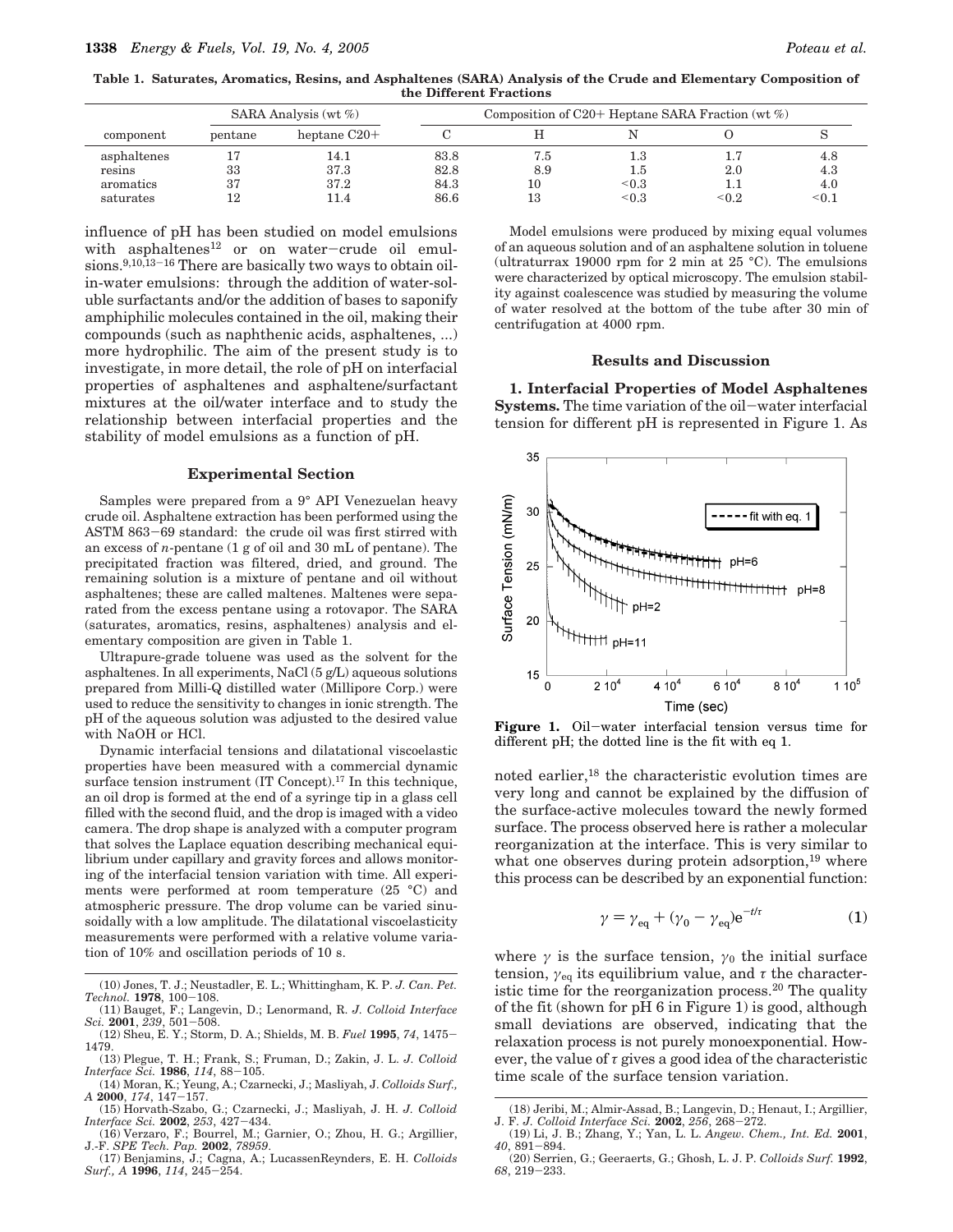

**Figure 2.** Characteristic time  $(τ)$  of the oil-water interfacial tension variation versus pH.



**Figure 3.** Oil-water interfacial tension measured after 5400 s (1 h, 30 min) versus pH for three different asphaltene concentrations in toluene.

Figure 2 shows the pH variation of  $\tau$  (as deduced from fits with eq 1). The variations observed are large enough to be above experimental uncertainties (typically 5%).

The influence of pH on the oil-water interfacial tension measured after 5400 s (1 h, 30 min) is shown for three asphaltene concentrations (0.01%, 0.1%, and 1%) in Figure 3.

Because asphaltenes are amphoteric materials, the charge acquired at low pH (cationic) and high pH (anionic) increases their hydrophilic behavior and makes them more surface-active. They accumulate more easily at the interface when they are charged. Figure 3 shows that the interfacial tension  $\gamma$  decreases when the asphaltene concentration increases, as expected. The effect of asphaltene concentration seems more important when the functional groups are ionized, i.e., at very low or high pH. When the asphaltene concentration is high, the interfacial tension decreases rapidly; above a certain pH, it becomes impossible to make measurements because the drop detaches from the capillary immediately after formation. For 0.1% and 1% asphaltenes, we were limited to pH values below 10. Let us note that we have sometimes observed a transfer of asphalt-



**Figure 4.** Compression elastic modulus for oil-water interfaces after 5400 s (1 h, 30 min) and two asphaltene solutions in toluene versus water pH.



**Figure 5.** Two aqueous drops held by the tip of a micropipette immersed in an asphaltene solution in toluene. In panel a, the two drops do not coalesce; panel b shows two drops that have fused.

enes toward the water phase, in particular at high pH. All the results presented have been obtained after equilibration of the different phases together.

The variation of the elastic surface compression modulus, as a function of pH, is shown in Figure 4. The modulus is minimum at neutral pH and increases when the pH decreases or increases. These results show that the interface is more rigid and should be more stable at high or low pH.

Several micropipette experiments have been performed, in which two droplets are being pushed against each other.<sup>21</sup> The cell was filled with toluene containing 0.5% asphaltene. Micropipettes were filled with aqueous solutions of different pH. Each experiment was repeated 10 times. Droplets were kept in contact for 1 min, during which we watched for an eventual coalescence. Figure 5a (left) shows a case where coalescence is not observed, whereas the two droplets have fused in Figure 5b (right).

Qualitative results for different pH and asphaltene concentrations are gathered in Table 2. These results

**Table 2. Influence of pH and Asphaltene Concentration on Coalescence of Two Water Droplets Immersed in Asphaltene Solutions in Toluene**

| asphaltene concentration<br>in toluene $(\%)$ | pH             | coalescence                                               |
|-----------------------------------------------|----------------|-----------------------------------------------------------|
| 0.01<br>0.01                                  | 2<br>12.5      | immediate<br>rapid                                        |
| 0.1                                           | 2              | rapid                                                     |
| 0.5<br>0.5<br>0.5                             | 2<br>6<br>12.5 | occurs within 2 min<br>rapid<br>not observed within 2 min |
|                                               | 2              | solution too dark                                         |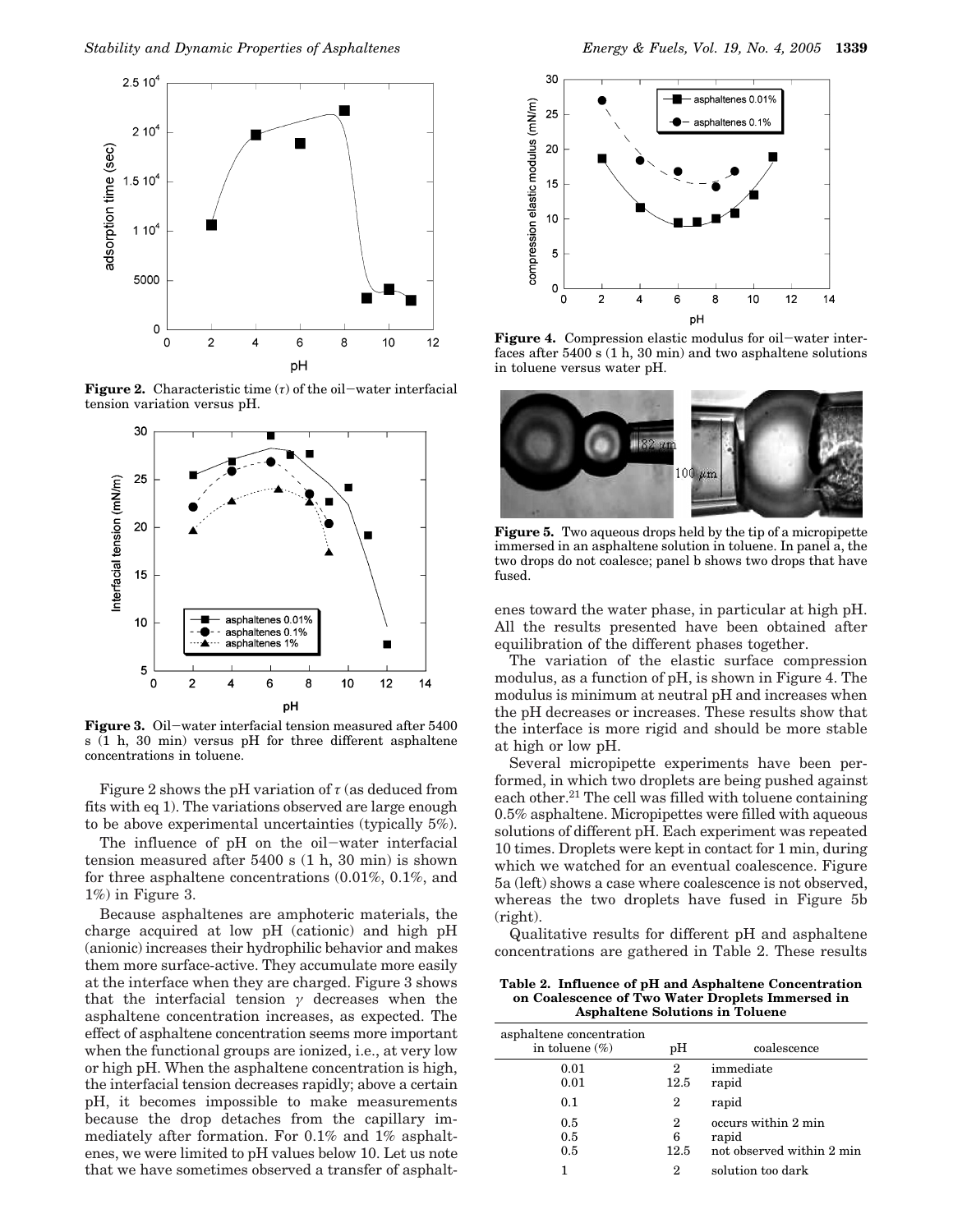

**Figure 6.** Microscope image of a water-in-oil emulsion (1% asphaltenes, pH 2).



**Figure 7.** Pictures of the emulsions after centrifugation (4000) rpm, for 30 min); the pH varies from 2 to 10, and the asphaltene concentration is 0.1 wt %.



**Figure 8.** Stability of water-in-oil emulsions, as a function of the initial pH of water, expressed as the ratio of water resolved after centrifugation at different aging times.

are consistent with interfacial tension and elastic modulus results. At high or low pH, we observe a stronger affinity of the asphaltenes for the interface: the interfacial tension is smaller, the modulus higher, and coalescence is hindered. At a given pH, the stability against coalescence is stronger when the asphaltene concentration is higher, and the interfacial film is more rigid.

**2. Stability of Model Asphaltenes Oil**-**Water Emulsions.** Emulsions have been prepared at different pHs and centrifuged to study their stability. For all pHs, water-in-oil emulsions were obtained. A typical microscope image of an emulsion is shown in Figure 6. Pictures of the tubes after centrifugation are shown in Figure 7 for different pH values.

The emulsion stability is quantified by the percentage of water resolved after centrifugation. The results are plotted in Figure 8 and clearly show that coalescence is more important at intermediate pH and that the emulsion is much more stable in the high- or low-pH range.



**Figure 9.** Stability of three different emulsions, as a function of the initial pH of water, expressed as the ratio of water resolved after centrifugation.

Influence of aging of the emulsion has been studied. For all emulsions, we observe an increase in emulsion stability with time. Note that this is typical of petroleum emulsion, whereas classical surfactant emulsions become less stable when they age. This behavior is probably linked to the very long reorganization time of asphaltene molecules at the interface. These results are also in agreement with an increase of the elastic modulus with time, as measured with the dynamic drop tensiometer.

**3. Influence of Addition of Maltenes.** The addition of maltenes (crude oil without asphaltenes) to the asphaltene solutions in toluene has been studied to investigate the influence on emulsion stability of the smaller surface-active molecules present in maltenes, such as natural naphthenic acids.

Emulsions were prepared with water at different pHs and toluene containing 1% asphaltenes and 4.88% maltenes. These emulsions were also centrifuged to study their stability. The maltenes/asphaltenes ratio in these model emulsions was chosen to be the same than in the original crude (83%/17%). In this case, as well as for asphaltenes emulsions, only water-in-oil emulsions were obtained.

The stability of the emulsion is quantified by the percentage of water resolved after centrifugation. The stability results obtained at  $t = 120$  s are presented in Figure 9. The emulsion stability is increased, with respect to that of asphaltenes emulsions. Therefore, there is a stabilizing interaction between asphaltenes and smaller amphiphilic molecules found in maltenes, different from resins, because it is known that resins render the asphaltenes less interfacially active and reduce emulsion stability.22 We have observed that the stability of these emulsions increases with time, as for asphaltenes emulsions.

The emulsions made with maltenes alone are not very stable, excepted at pH 12, where enough carboxylic groups are ionized. In this case, no increase of the emulsion stability is observed with time.

The influence of pH on the oil-water interfacial tension, measured after 1 h, 30 min, is shown in Figure

<sup>(21)</sup> Yeung, A.; Dabros, T.; Masliyah, J.; Czarnecki, J. *Colloids Surf., <sup>A</sup>* **<sup>2000</sup>**, *<sup>174</sup>*, 169-181.

<sup>(22)</sup> Spiecker, P. M.; Gawrys, K. L.; Trail, C. B.; Kilpatrick, P. K. *Colloids Surf., A* **<sup>2003</sup>**, *<sup>220</sup>*, 9-27.